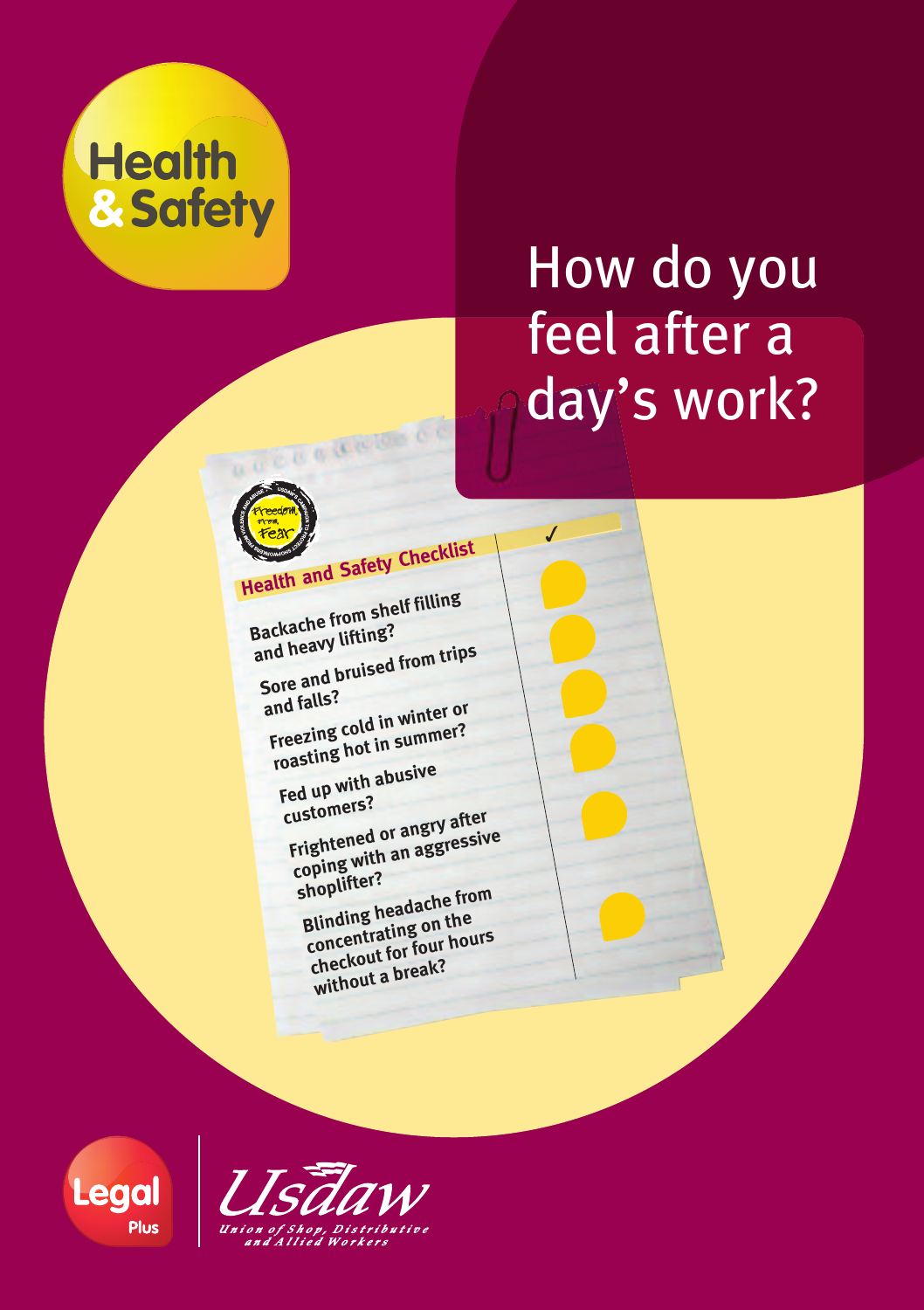You don't have to put up with bad working conditions. There is something you can do ...



#### Stand up for your rights

**Employers do have legal duties to care for your health and safety. Because of ignorance or neglect, they don't always do everything they should. You need someone in your workplace to keep an eye on things and make sure you are getting the full protection of the law.**









Working for Health and Safety in shops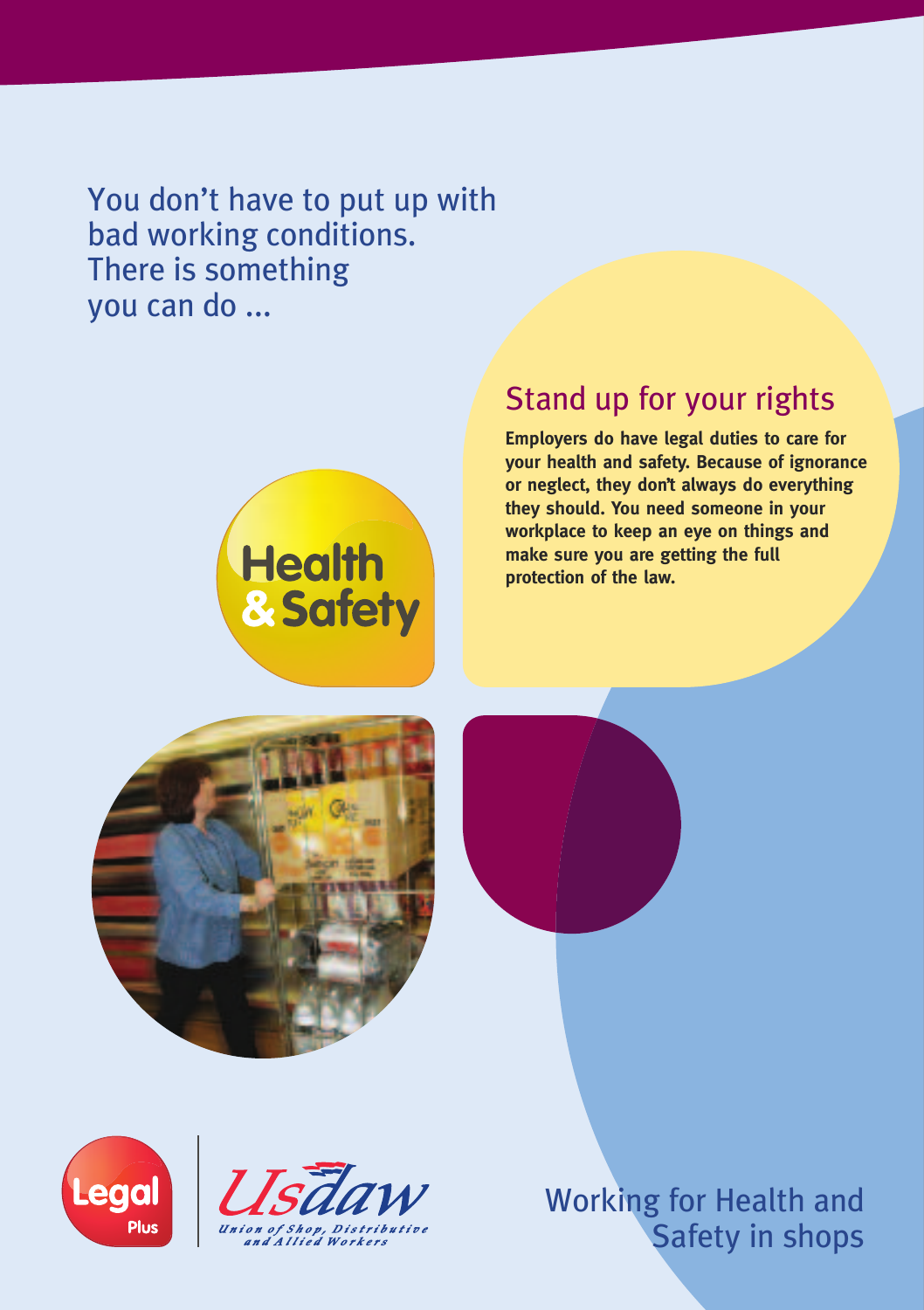## You're better off in the Union

Where an employer recognises a trade union the law gives the union members the right to elect Health and Safety Reps.

Trade union Health and Safety Reps have legal powers:

- To inspect the workplace regularly.
- **O** To investigate potential hazards.
- **C** To represent union members on health and safety issues.

Where the Union is organised, there is someone who can represent your interests – the Health and Safety Rep.

### Usdaw the Union for shopworkers

Usdaw has hundreds of thousands of members working for the main employers in the retail sector making it the premier Union for retail staff. Usdaw stands up for shopworkers' rights on health and safety.

- Usdaw is heavily involved in negotiations with employers on health and safety.
- **O** Usdaw speaks up for shopworkers in national policy discussions with the authorities.
- Usdaw provides information, support and training for its safety representatives to help them organise effectively in shops.
- **O** Usdaw is campaigning to improve working conditions in shops.

So if you're fed up with health and safety conditions where you work and you're not a Union member – Join Usdaw today and join the campaign for better conditions for shopworkers. Visit **www.usdaw.org.uk/join**

#### **It's your health, it's your safety and Usdaw is your Union**

To join and for more information, contact your Usdaw rep or telephone the Union helpline: **0845 60 60 640\*** or visit our website: **www.usdaw.org.uk/healthandsafety**

\*calls charged at local rate